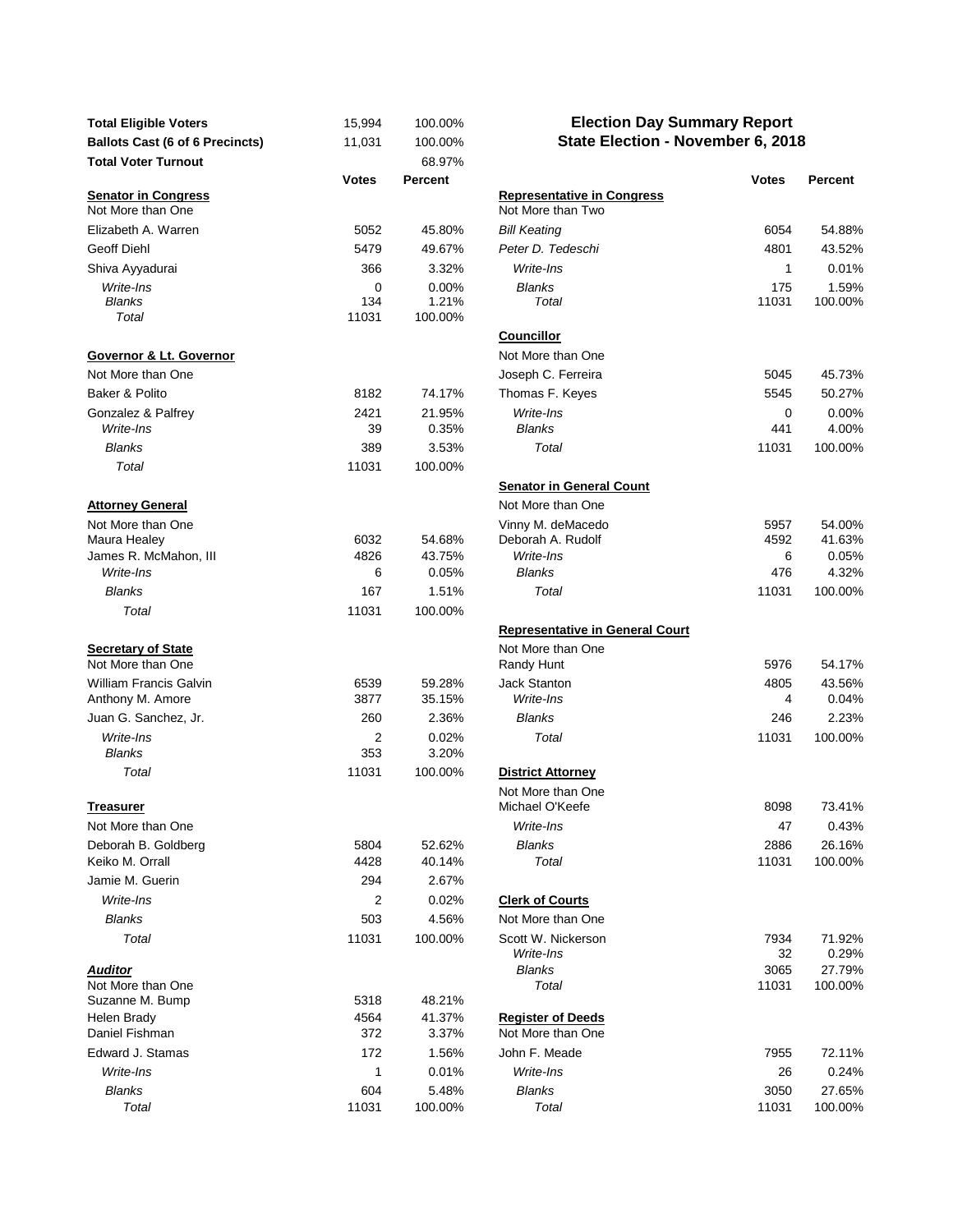| <b>Total Eligible Voters</b><br><b>Ballots Cast (6 of 6 Precincts)</b> | 15,994<br>11,031 | 100.00%<br>100.00% | <b>Election Day Summary Report</b><br>State Election - November 6, 2018 |              |                 |
|------------------------------------------------------------------------|------------------|--------------------|-------------------------------------------------------------------------|--------------|-----------------|
| <b>Total Voter Turnout</b>                                             | <b>Votes</b>     | 68.97%<br>Percent  |                                                                         | <b>Votes</b> | Percent         |
| <b>County Commissioner</b>                                             |                  |                    | <b>Question 1 - Nurse Staffing</b>                                      |              |                 |
| Not More than One                                                      |                  |                    | Yes                                                                     | 3277         | 29.71%          |
| Leo G. Cakounes                                                        | 5604             | 50.80%             | No                                                                      | 7385         | 66.95%          |
| Ronald J. Bergstrom                                                    | 4647             | 42.13%             | <b>Blanks</b>                                                           | 369          | 3.35%           |
| Write-Ins                                                              | 1                | 0.01%              | Total                                                                   | 11031        | 100.00%         |
| <b>Blanks</b>                                                          | 779              | 7.06%              |                                                                         |              |                 |
| Total                                                                  | 11031            | 100.00%            | <b>Question 2 - Corporate Donations</b>                                 |              |                 |
|                                                                        |                  |                    | Yes                                                                     | 6983         | 63.30%          |
| <b>Barn. Assembly of Delegates</b>                                     |                  |                    | No                                                                      | 3509         | 31.81%          |
| Not More than One<br>James J. Killion                                  |                  |                    | <b>Blanks</b><br>Total                                                  | 539          | 4.89%           |
| <b>Matthew Thomas Cubetus</b>                                          | 6061             | 54.95%             |                                                                         | 11031        | 100.00%         |
| Write-Ins                                                              | 2942             | 26.67%             |                                                                         |              |                 |
| <b>Blanks</b>                                                          | 6<br>2022        | 0.05%<br>18.33%    | <b>Question 3 - Bathroom Bill</b><br>Yes                                | 6260         | 56.75%          |
| Total                                                                  | 11031            | 100.00%            | No                                                                      | 4355         |                 |
|                                                                        |                  |                    | <b>Blanks</b>                                                           | 416          | 39.48%<br>3.77% |
| <b>Bourne - Regional School Comm</b>                                   |                  |                    | Total                                                                   | 11031        | 100.00%         |
| Not More than One                                                      |                  |                    |                                                                         |              |                 |
| David Sampson Write-In                                                 | 539              | 4.89%              |                                                                         |              |                 |
| Greg Wirsen Write-In                                                   | 27               | 0.24%              |                                                                         |              |                 |
| Other Write-Ins                                                        | 54               | 0.49%              |                                                                         |              |                 |
| <b>Blanks</b>                                                          | 10411            | 94.38%             |                                                                         |              |                 |
| Total                                                                  | 11031            | 100.00%            |                                                                         |              |                 |
| <b>Falmouth - Regional School Comm</b>                                 |                  |                    |                                                                         |              |                 |
| Not More than One                                                      |                  |                    |                                                                         |              |                 |
| <b>Thomas Paul Corriveau</b>                                           | 6145             | 55.71%             |                                                                         |              |                 |
| Write-Ins                                                              | 72               | 0.65%              |                                                                         |              |                 |
| <b>Blanks</b>                                                          | 4814             | 43.64%             |                                                                         |              |                 |
| Total                                                                  | 11031            | 100.00%            |                                                                         |              |                 |
| <b>Sandwich - Regional School Comm</b>                                 |                  |                    |                                                                         |              |                 |
| Not More than One                                                      |                  |                    |                                                                         |              |                 |
| Michael D. Degan                                                       | 6743             | 61.13%             |                                                                         |              |                 |
| Write-Ins                                                              | 89               | 0.81%              |                                                                         |              |                 |
| <b>Blanks</b>                                                          | 4199             | 38.07%             |                                                                         |              |                 |
| Total                                                                  | 11031            | 100.00%            |                                                                         |              |                 |
| Wareham - Regional School Comm                                         |                  |                    |                                                                         |              |                 |
| Not More than One                                                      |                  |                    |                                                                         |              |                 |
| Dominic A. Cammarano, Jr.                                              | 5946             | 53.90%             |                                                                         |              |                 |
| Write-Ins                                                              | 42               | 0.38%              |                                                                         |              |                 |
| <b>Blanks</b>                                                          | 5043             | 45.72%             |                                                                         |              |                 |
| Total                                                                  | 11031            | 100.00%            |                                                                         |              |                 |

## **State Election - November 6, 2018 Election Day Summary Report**

| Votes | <b>Percent</b> |                                         | <b>Votes</b> | Percent |
|-------|----------------|-----------------------------------------|--------------|---------|
|       |                | <b>Question 1 - Nurse Staffing</b>      |              |         |
|       |                | Yes                                     | 3277         | 29.71%  |
| 5604  | 50.80%         | No                                      | 7385         | 66.95%  |
| 4647  | 42.13%         | <b>Blanks</b>                           | 369          | 3.35%   |
| 1     | 0.01%          | Total                                   | 11031        | 100.00% |
| 779   | 7.06%          |                                         |              |         |
| 11031 | 100.00%        | <b>Question 2 - Corporate Donations</b> |              |         |
|       |                | Yes                                     | 6983         | 63.30%  |
|       |                | No                                      | 3509         | 31.81%  |
|       |                | <b>Blanks</b>                           | 539          | 4.89%   |
| 6061  | 54.95%         | Total                                   | 11031        | 100.00% |
| 2942  | 26.67%         |                                         |              |         |
| 6     | 0.05%          | <b>Question 3 - Bathroom Bill</b>       |              |         |
| 2022  | 18.33%         | Yes                                     | 6260         | 56.75%  |
| 11031 | 100.00%        | No                                      | 4355         | 39.48%  |
|       |                | Blanks                                  | 416          | 3.77%   |
|       |                | Total                                   | 11031        | 100.00% |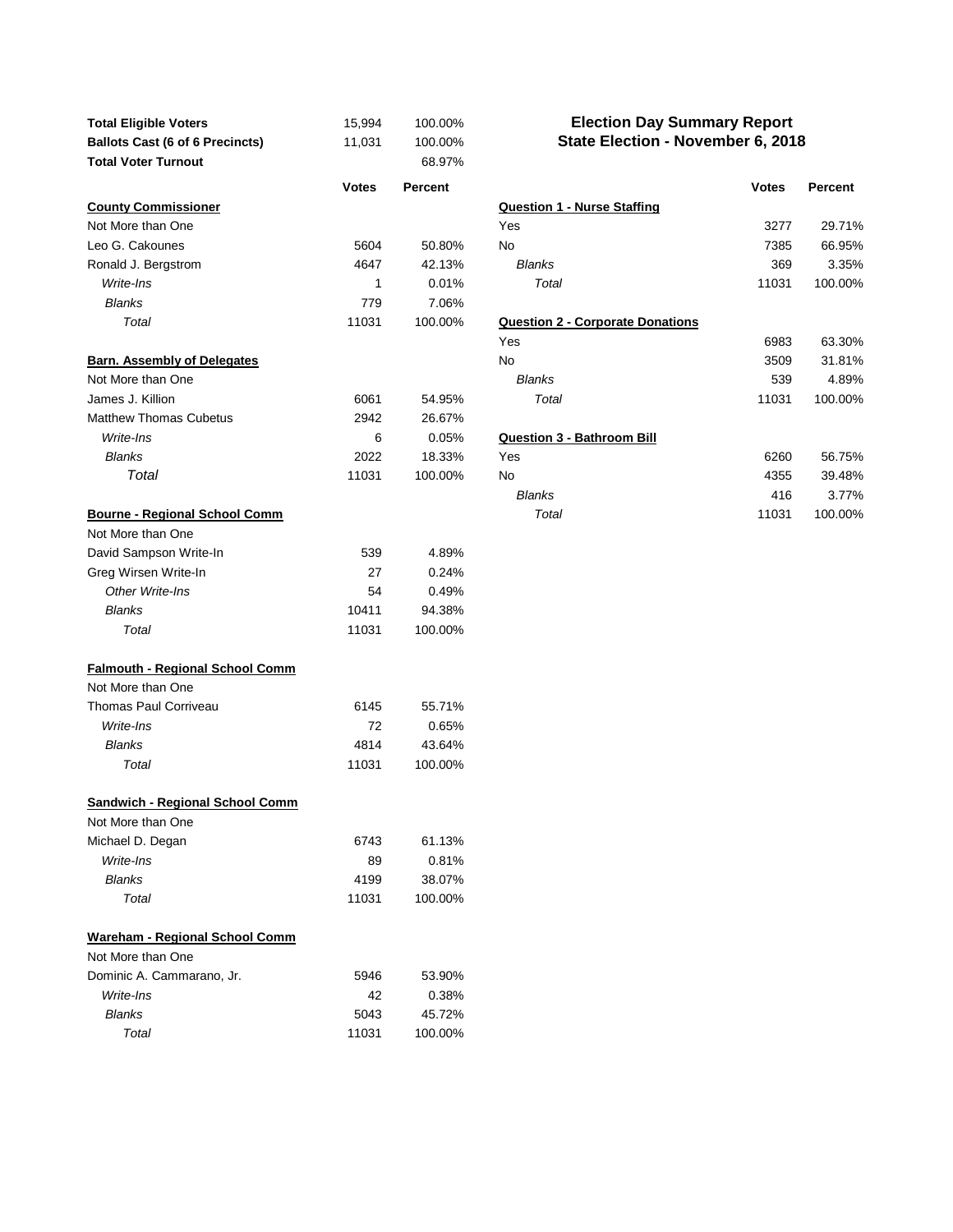## **Town of Sandwich State Election November 6, 2018**

| <b>Number of Eligible Voters</b> | 15.994 |
|----------------------------------|--------|
| <b>Total Ballots Cast:</b>       | 11,031 |

**% of Total Voters**

68.97%

| <b>PRECINCT</b>                              | ED1            |                | ED <sub>2</sub> |                 | ED <sub>3</sub> |                         | ED4      |                | ED <sub>5</sub>                           |                 | ED <sub>6</sub>             |                 | <b>Total</b><br><b>Votes</b> | Grand        | %             |
|----------------------------------------------|----------------|----------------|-----------------|-----------------|-----------------|-------------------------|----------|----------------|-------------------------------------------|-----------------|-----------------------------|-----------------|------------------------------|--------------|---------------|
| <b>OFFICES/CANDIDATES</b>                    |                | EV1            |                 | EV <sub>2</sub> |                 | EV3                     |          | EV4            |                                           | EV <sub>5</sub> |                             | EV <sub>6</sub> | Cast                         | <b>Total</b> | of Vote       |
| <b>Number of Eligible Voters by Precinct</b> | 2871           | 2871           | 2769            | 2769            | 2550            | 2550                    | 2725     | 2725           | 2569                                      | 2569            | 2510                        | 2510            |                              | 15994        |               |
| <b>Total Votes Cast</b>                      | 1480           | 602            | 1417            | 636             | 1284            | 480                     | 1369     | 459            | 1306                                      | 369             | 1284                        | 345             | 11031                        |              |               |
| <b>Percentage By Precinct</b>                | 51.55%         | 20.97%         | 51.17%          |                 | 22.97% 50.35%   | 18.82%                  | 50.24%   | 16.84%         | 50.84%                                    | 14.36%          | 51.16%                      | 13.75%          |                              |              |               |
| <b>Senator in Congress</b>                   |                |                |                 |                 |                 |                         |          |                |                                           |                 |                             |                 |                              |              |               |
| <b>Not More than One</b>                     |                |                |                 |                 |                 |                         |          |                |                                           |                 |                             |                 |                              |              |               |
| Elizabeth A. Warren                          | 694            | 355            | 625             | 379             | 549             | 276                     | 572      | 241            | 533                                       | 192             | 467                         | 169             | 5052                         | 5052         | 45.80%        |
| Geoff Diehl                                  | 707            | 224            | 729             | 225             | 679             | 192                     | 737      | 207            | 697                                       | 159             | 758                         | 165             | 5479                         | 5479         | 49.67%        |
| Shiva Ayyadurai                              | 56             | 16             | $\overline{53}$ | 18              | 42              | 6                       | 46       | 8              | 59                                        | 13              | 42                          | $\overline{7}$  | 366                          | 366          | 3.32%         |
| Write-Ins                                    | $\overline{0}$ | $\overline{0}$ | $\overline{0}$  | $\mathbf{0}$    | $\overline{0}$  | $\overline{0}$          | $\theta$ | $\overline{0}$ | $\overline{0}$                            | $\overline{0}$  | $\overline{0}$              | $\theta$        | $\theta$                     | $\bf{0}$     | 0.00%         |
| <b>Blanks</b>                                | 23             |                | 10              | 14              | 14              | 6                       | 14       | 3              | 17                                        | $\overline{5}$  | 17                          | $\overline{4}$  | 134                          | 134          | 1.21%         |
| <b>Total</b>                                 | 1480           | 602            | 1417            | 636             | 1284            | 480                     | 1369     | 459            | 1306                                      | 369             | 1284                        | 345             | 11031                        | 11031        | 100.00%       |
|                                              |                |                |                 |                 |                 |                         |          |                |                                           |                 |                             |                 |                              |              |               |
| <b>Number of Eligible Voters by Precinct</b> | 2871           | 2871           | 2769            | 2769            | 2550            | 2550                    | 2725     | 2725           | 2569                                      | 2569            | 2510                        | 2510            |                              | 15994        |               |
| <b>Total Votes Cast</b>                      | 1480           | 602            | 1417            | 636             | 1284            | 480                     | 1369     | 459            | 1306                                      | 369             | 1284                        | 345             | 11031                        |              |               |
| <b>Percentage By Precinct</b>                | 51.55%         | 20.97%         | 51.17%          |                 |                 | 22.97% 50.35% 18.82%    | 50.24%   | 16.84%         |                                           |                 | 50.84% 14.36% 51.16% 13.75% |                 |                              |              |               |
| <b>Governor &amp; Lt. Governor</b>           |                |                |                 |                 |                 |                         |          |                |                                           |                 |                             |                 |                              |              |               |
| <b>Not More than One</b>                     |                |                |                 |                 |                 |                         |          |                |                                           |                 |                             |                 |                              |              |               |
| <b>Baker &amp; Polito</b>                    | 1046           | 424            | 1077            | 452             | 968             | 358                     | 1040     | 351            | 961                                       | 278             | 978                         | 249             | 8182                         | 8182         | 74.17%        |
| <b>Gonzalez &amp; Palfrey</b>                | 367            | 162            | 276             | 164             | 275             | 111                     | 283      | 96             | 285                                       | 81              | 241                         | 80              | 2421                         | 2421         | 21.95%        |
| Write-Ins                                    |                |                | 10              | $\theta$        | $\overline{4}$  | $\overline{\mathbf{1}}$ | 5        |                | $\Omega$                                  |                 | $\mathbf Q$                 | $\overline{2}$  | 39                           | 39           | 0.35%         |
| <b>Blanks</b>                                | 64             | 13             | 54              | 20              | 37              | 10                      | 41       | 11             | 60                                        | 9               | 56                          | 14              | 389                          | 389          | 3.53%         |
| <b>Total</b>                                 | 1480           | 602            | 1417            | 636             | 1284            | 480                     | 1369     | 459            | 1306                                      | 369             | 1284                        | 345             | 11031                        | 11031        | 100.00%       |
|                                              |                |                |                 |                 |                 |                         |          |                |                                           |                 |                             |                 |                              |              |               |
| <b>Number of Eligible Voters by Precinct</b> | 2871           | 2871           | 2769            | 2769            | 2550            | 2550                    | 2725     | 2725           | 2569                                      | 2569            | 2510                        | 2510            |                              | 15994        |               |
| <b>Total Votes Cast</b>                      | 1480           | 602            | 1417            | 636             | 1284            | 480                     | 1369     | 459            | 1306                                      | 369             | 1284                        | 345             | 11031                        |              |               |
| <b>Percentage By Precinct</b>                | 51.55%         | 20.97%         | 51.17%          |                 | 22.97% 50.35%   | 18.82%                  |          |                | 50.24% 16.84% 50.84% 14.36% 51.16% 13.75% |                 |                             |                 |                              |              |               |
| <b>Attorney General</b>                      |                |                |                 |                 |                 |                         |          |                |                                           |                 |                             |                 |                              |              |               |
| <b>Not More than One</b>                     |                |                |                 |                 |                 |                         |          |                |                                           |                 |                             |                 |                              |              |               |
| Maura Healey                                 | 836            | 396            | 753             | 432             | 676             | 299                     | 703      | 275            | 664                                       | 228             | 576                         | 194             | 6032                         | 6032         | 54.68%        |
| James R. McMahon, III                        | 616            | 202            | 648             | 197             | 592             | 175                     | 646      | 178            | 609                                       | 139             | 678                         | 146             | 4826                         | 4826         | 43.75%        |
| Write-Ins                                    |                | $\overline{0}$ | $\overline{0}$  | $\mathbf{0}$    |                 | $\overline{0}$          | $\Omega$ | $\overline{0}$ | $\overline{0}$                            | $\overline{0}$  |                             | $\theta$        | 6                            | 6            | 0.05%         |
| <b>Blanks</b>                                | 25             |                | 16              |                 | 14              | 6                       | 20       | 6              | 33                                        | $\overline{2}$  | 29                          | 5               | 167                          | 167          | 1.51%         |
| <b>Total</b>                                 | 1480           | 602            | 1417            | 636             | 1284            | 480                     | 1369     | 459            | 1306                                      | 369             | 1284                        | 345             | 11031                        |              | 11031 100.00% |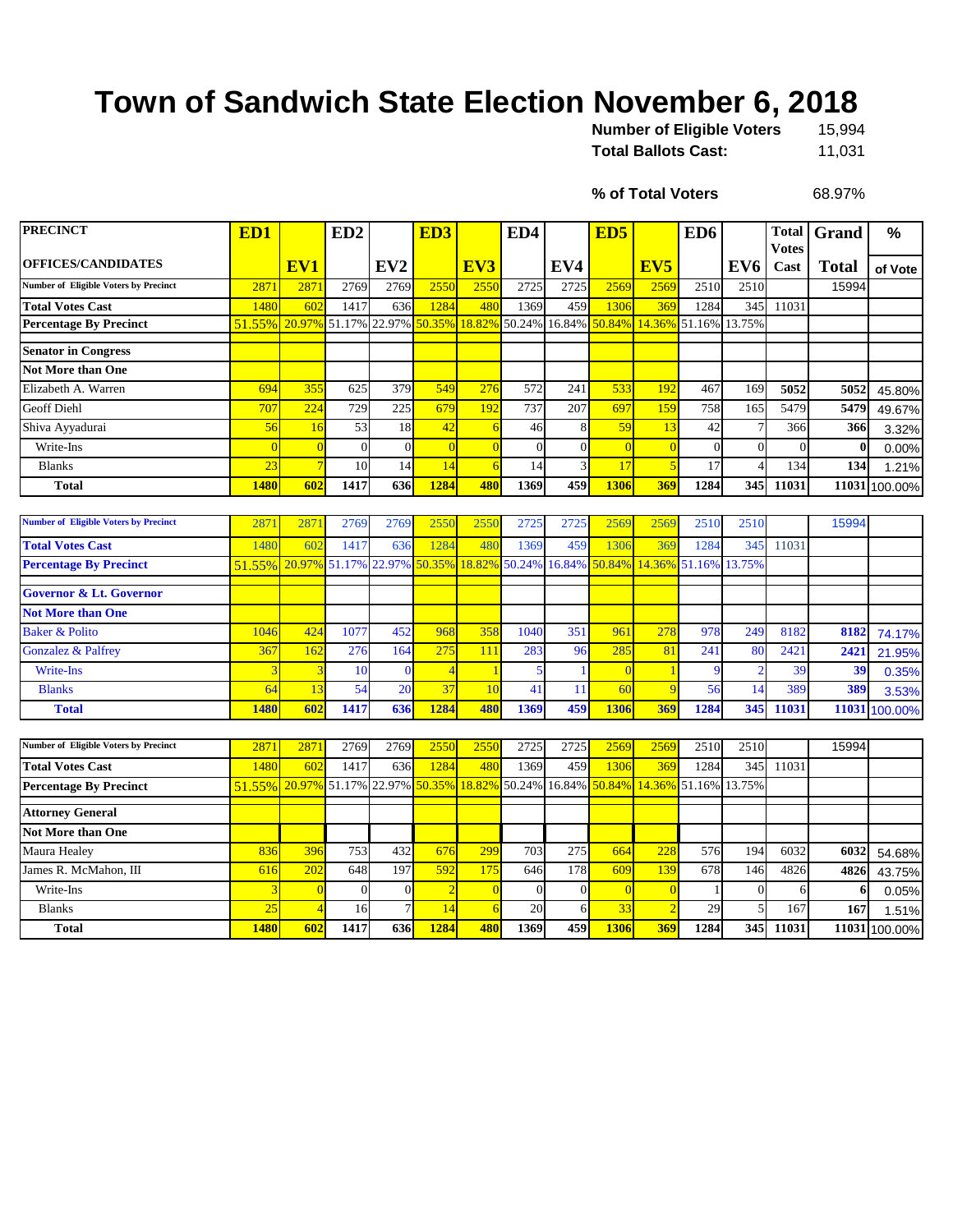| <b>Number of Eligible Voters by Precinct</b> | 2871           | 2871           | 2769                               | 2769           | 2550                 | 255(           | 2725           | 2725             | 2569                                      | 2569           | 2510          | 2510           |                | 15994          |                  |
|----------------------------------------------|----------------|----------------|------------------------------------|----------------|----------------------|----------------|----------------|------------------|-------------------------------------------|----------------|---------------|----------------|----------------|----------------|------------------|
| <b>Total Votes Cast</b>                      | 1480           | 602            | 1417                               | 636            | 1284                 | 480            | 1369           | 459              | 1306                                      | 369            | 1284          | 345            | 11031          |                |                  |
| <b>Percentage By Precinct</b>                | 51.55%         | 20.97%         | 51.17% 22.97% 50.35%               |                |                      | 18.82%         |                | 50.24% 16.84%    | 50.84%                                    | 14.36%         | 51.16% 13.75% |                |                |                |                  |
| <b>Secretary of State</b>                    |                |                |                                    |                |                      |                |                |                  |                                           |                |               |                |                |                |                  |
| <b>Not More than One</b>                     |                |                |                                    |                |                      |                |                |                  |                                           |                |               |                |                |                |                  |
| <b>William Francis Galvin</b>                | 876            | 424            | 818                                | 440            | 735                  | 311            | 797            | 294              | 738                                       | 242            | 644           | 220            | 6539           | 6539           | 59.28%           |
| Anthony M. Amore                             | 511            | 144            | 529                                | 166            | 481                  | 138            | 515            | 146              | 477                                       | 105            | 559           | 106            | 3877           | 3877           | 35.15%           |
| Juan G. Sanchez, Jr.                         | 43             | 15             | 29                                 | 12             | 34                   | 9              | 24             | 5                | 38                                        | <b>10</b>      | 33            | 8              | 260            | 260            | 2.36%            |
| Write-Ins                                    | $\overline{0}$ | $\overline{0}$ | $\mathbf{0}$                       | $\mathbf{0}$   | $\overline{0}$       | $\Omega$       | $\Omega$       | $\mathbf{0}$     |                                           | $\Omega$       |               |                | -2             | $\overline{2}$ | 0.02%            |
| <b>Blanks</b>                                | 50             | 19             | 41                                 | 18             | 34                   | 22             | 33             | 14               | 53                                        | 12             | 47            | 10             | 353            | 353            | 3.20%            |
| <b>Total</b>                                 | 1480           | 602            | 1417                               | 636            | 1284                 | 480            | 1369           | 459              | 1306                                      | 369            | 1284          | 345            | 11031          | 11031          | 100.00%          |
|                                              |                |                |                                    |                |                      |                |                |                  |                                           |                |               |                |                |                |                  |
| <b>Number of Eligible Voters by Precinct</b> | 2871           | 2871           | 2769                               | 2769           | 2550                 | 2550           | 2725           | 2725             | 2569                                      | 2569           | 2510          | 2510           |                | 15994          |                  |
| <b>Total Votes Cast</b>                      | 1480           | 602            | 1417                               | 636            | 1284                 | <b>480</b>     | 1369           | 459              | 1306                                      | 369            | 1284          | 345            | 11031          |                |                  |
| <b>Percentage By Precinct</b>                | 51.55%         | 20.97%         | 51.17%                             |                | 22.97% 50.35% 18.82% |                | 50.24%         | 16.84%           | 50.84%                                    | 14.36%         | 51.16% 13.75% |                |                |                |                  |
| <b>Treasurer</b>                             |                |                |                                    |                |                      |                |                |                  |                                           |                |               |                |                |                |                  |
| <b>Not More than One</b>                     |                |                |                                    |                |                      |                |                |                  |                                           |                |               |                |                |                |                  |
| Deborah B. Goldberg                          | 790            | 386            | 718                                | 407            | 642                  | 286            | 681            | 273              | 647                                       | 229            | 551           | 194            | 5804           | 5804           | 52.62%           |
| Keiko M. Orrall                              | 579            | 174            | 606                                | 186            | 552                  | 162            | 600            | 161              | 547                                       | 116            | 615           | 130            | 4428           | 4428           | 40.14%           |
| Jamie M. Guerin                              | 38             | 16             | 33                                 | 14             | 45                   | 5              | 37             | $\tau$           | 41                                        |                | 45            | 6              | 294            | 294            | 2.67%            |
| Write-Ins                                    | $\overline{0}$ | $\overline{0}$ | $\mathbf{0}$                       | $\overline{0}$ | $\overline{0}$       | $\overline{0}$ | $\Omega$       | $\boldsymbol{0}$ | $\overline{0}$                            | $\overline{0}$ |               |                | $\overline{2}$ | $\overline{2}$ | 0.02%            |
| <b>Blanks</b>                                | 73             | 26             | 60                                 | 29             | 45                   | 27             | 51             | 18               | 71                                        | 17             | 72            | 14             | 503            | 503            | 4.56%            |
| <b>Total</b>                                 | <b>1480</b>    | 602            | 1417                               | 636            | 1284                 | 480            | 1369           | 459              | 1306                                      | 369            | 1284          | 345            | 11031          | 11031          | 100.00%          |
| <b>Number of Eligible Voters by Precinct</b> | 2871           | 287            | 2769                               | 2769           | 255(                 | 255            | 2725           | 2725             | 2569                                      | 2569           | 2510          | 2510           |                | 15994          |                  |
| <b>Total Votes Cast</b>                      | 1480           | 602            | 1417                               | 636            | 1284                 | 480            | 1369           | 459              | 130 <sub>6</sub>                          | 369            | 1284          | 345            | 11031          |                |                  |
| <b>Percentage By Precinct</b>                | 51.55%         | 20.97%         | 51.17%                             | 22.97% 50.35%  |                      | 18.82%         | 50.24%         | 16.84%           | 50.84%                                    | 14.36%         | 51.16% 13.75% |                |                |                |                  |
| <b>Auditor</b>                               |                |                |                                    |                |                      |                |                |                  |                                           |                |               |                |                |                |                  |
| <b>Not More than One</b>                     |                |                |                                    |                |                      |                |                |                  |                                           |                |               |                |                |                |                  |
| <b>Suzanne M. Bump</b>                       | 736            |                |                                    |                |                      |                |                |                  |                                           |                |               |                |                |                |                  |
| <b>Helen Brady</b>                           |                | 369            | 661                                |                | 573                  | 266            |                |                  | 596                                       | 215            | 491           | 185            | 5318           | 5318           |                  |
|                                              | 587            | 185            | 617                                | 379<br>189     | 580                  | 160            | 597<br>635     | 250<br>168       | 555                                       | 121            | 634           | 133            | 4564           | 4564           | 48.21%           |
| <b>Daniel Fishman</b>                        | 51             | $\overline{8}$ | 55                                 | 18             | 41                   | 12             | 57             | 10               | 53                                        |                | 53            | $\overline{7}$ | 372            | 372            | 41.37%           |
| <b>Edward J. Stamas</b>                      | 20             | 11             | 15                                 | 13             | 26                   |                | 19             | 3                | 25                                        | $\overline{2}$ | 27            | $\overline{4}$ | 172            | 172            | 3.37%            |
| Write-Ins                                    | $\bf{0}$       | $\Omega$       | $\bf{0}$                           | $\overline{0}$ | $\mathbf{0}$         | $\mathbf{0}$   | $\bf{0}$       | $\bf{0}$         | $\overline{0}$                            | $\overline{0}$ | $\bf{0}$      |                |                |                | 1.56%            |
| <b>Blanks</b>                                | 86             | 29             | 69                                 | 37             | 64                   | 35             | 61             | 28               | 77                                        | 24             | 79            | 15             | 604            | 1<br>604       | 0.01%            |
| <b>Total</b>                                 | 1480           | 602            | 1417                               | 636            | 1284                 | 480            | 1369           | 459              | 1306                                      | 369            | 1284          | 345            | 11031          | 11031          | 5.48%<br>100.00% |
|                                              |                |                |                                    |                |                      |                |                |                  |                                           |                |               |                |                |                |                  |
| <b>Number of Eligible Voters by Precinct</b> | 2871           | 2871           | 2769                               | 2769           | 2550                 | 2550           | 2725           | 2725             | 2569                                      | 2569           | 2510          | 2510           |                | 15994          |                  |
| <b>Total Votes Cast</b>                      | 1480           | 602            | 1417                               | 636            | 1284                 | <b>480</b>     | 1369           | 459              | 1306                                      | 369            | 1284          | 345            | 11031          |                |                  |
| <b>Percentage By Precinct</b>                | 51.55%         |                | 20.97% 51.17% 22.97% 50.35% 18.82% |                |                      |                |                |                  | 50.24% 16.84% 50.84% 14.36% 51.16% 13.75% |                |               |                |                |                |                  |
| <b>Representative in Congress</b>            |                |                |                                    |                |                      |                |                |                  |                                           |                |               |                |                |                |                  |
| <b>Not More than Two</b>                     |                |                |                                    |                |                      |                |                |                  |                                           |                |               |                |                |                |                  |
| <b>Bill Keating</b>                          | 840            | 399            | 740                                | 413            | 676                  | 304            | 705            | 278              | 683                                       | 225            | 596           | 195            | 6054           | 6054           | 54.88%           |
| Peter D. Tedeschi                            | 608            | 198            | 656                                | 219            | 591                  | 169            | 646            | 175              | 595                                       | 138            | 661           | 145            | 4801           | 4801           | 43.52%           |
| Write-Ins                                    | $\overline{0}$ | $\overline{0}$ | $\mathbf{0}$                       | $\overline{0}$ | $\overline{0}$       | $\overline{0}$ | $\overline{0}$ | $\boldsymbol{0}$ | C                                         | $\mathbf{0}$   |               | $\mathbf{0}$   |                | 1              | 0.01%            |
| <b>Blanks</b>                                | 32             | 5              | $21\,$                             | $\overline{4}$ | 17                   | $\overline{7}$ | 18             | 6                | 28                                        | 6              | 26            | 5              | 175            | 175            | 1.59%            |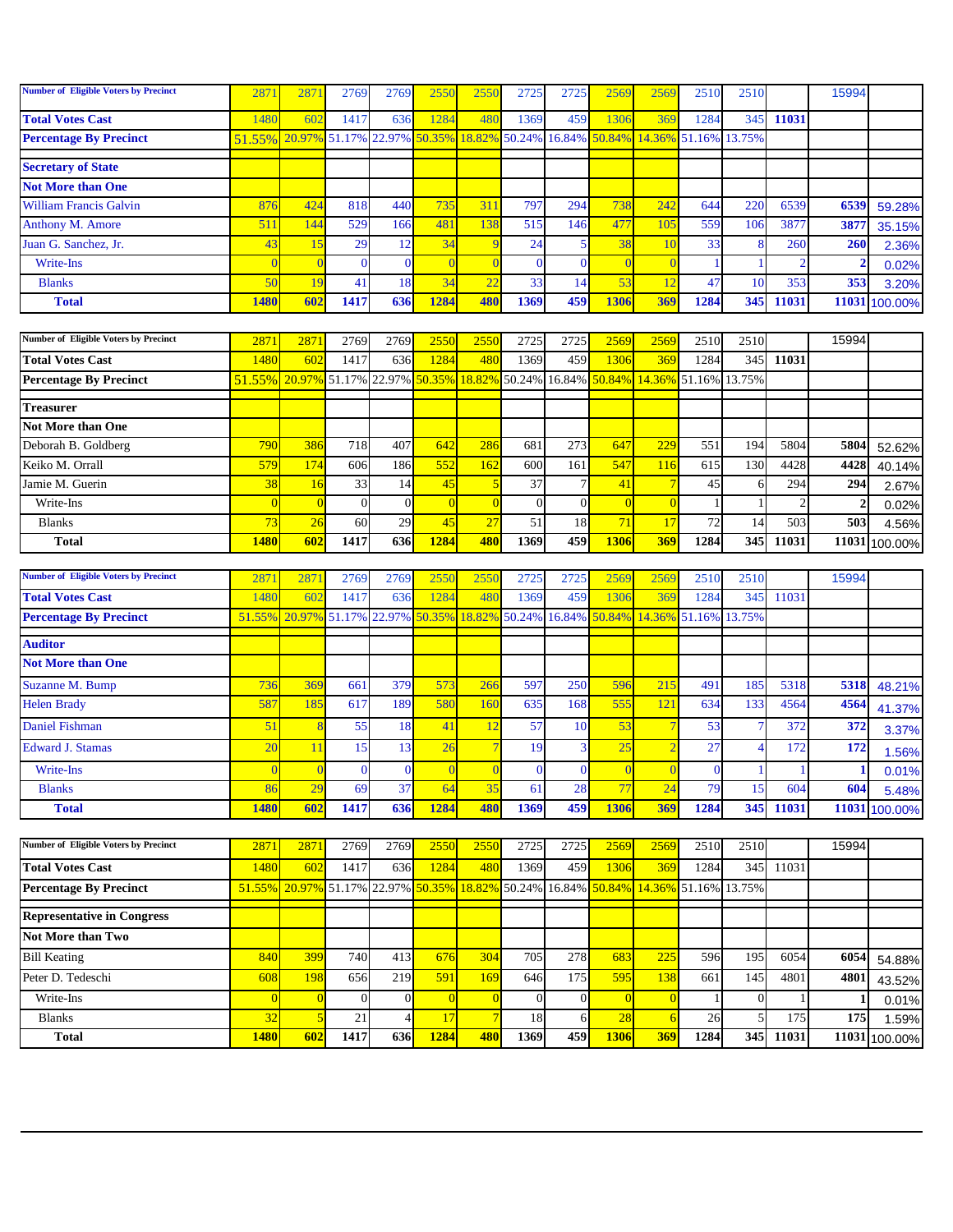| <b>Number of Eligible Voters by Precinct</b> | 2871 | 2871 | 2769 | 2769             | 2550 | 255(            | 2725 | 2725 | 2569 | 2569 | 2510 | 2510                                                                                |                 | 15994 |               |
|----------------------------------------------|------|------|------|------------------|------|-----------------|------|------|------|------|------|-------------------------------------------------------------------------------------|-----------------|-------|---------------|
| <b>Total Votes Cast</b>                      | 1480 | 602  | 1417 | 636              | 1284 | 48 <sup>1</sup> | 1369 | 459  | 1306 | 369  | 1284 | 345                                                                                 | 11031           |       |               |
| <b>Percentage By Precinct</b>                |      |      |      |                  |      |                 |      |      |      |      |      | 51.55% 20.97% 51.17% 22.97% 50.35% 18.82% 50.24% 16.84% 50.84% 14.36% 51.16% 13.75% |                 |       |               |
| <b>Councillor</b>                            |      |      |      |                  |      |                 |      |      |      |      |      |                                                                                     |                 |       |               |
| <b>Not More than One</b>                     |      |      |      |                  |      |                 |      |      |      |      |      |                                                                                     |                 |       |               |
| Joseph C. Ferreira                           | 724  | 340  | 636  | 370 <sup> </sup> | 549  | 260             | 584  | 230  | 540  | 184  | 469  | 159                                                                                 | 5045            | 5045  | 45.73%        |
| Thomas F. Keyes                              | 689  | 241  | 7241 | 243              | 680  | 20              | 742  | 214  | 708  | 173  | 752  | 178                                                                                 | 5545            | 5545  | 50.27%        |
| Write-Ins                                    |      |      |      |                  |      |                 |      |      |      |      |      |                                                                                     |                 |       | 0.00%         |
| <b>Blanks</b>                                | 67   | 21   | 57   | 23               | 55   |                 | 43   | 15   | 58   |      | 63   |                                                                                     | 44 <sup>°</sup> | 441   | 4.00%         |
| <b>Total</b>                                 | 1480 | 602  | 1417 | <b>636</b>       | 1284 | 480             | 1369 | 459  | 1306 | 369  | 1284 | 345                                                                                 | 11031           |       | 11031 100.00% |

| <b>Number of Eligible Voters by Precinct</b> | 2871        | 2871                                                                                                                               | 2769 | 2769 | 2550 | 2550 | 2725 | 2725 | 2569 | 2569 | 2510         | 2510 |       | 15994 |               |
|----------------------------------------------|-------------|------------------------------------------------------------------------------------------------------------------------------------|------|------|------|------|------|------|------|------|--------------|------|-------|-------|---------------|
| <b>Total Votes Cast</b>                      | 1480        | 602                                                                                                                                | 1417 | 636  | 1284 | 480  | 1369 | 459  | 1306 | 369  | 1284         | 345  | 11031 |       |               |
| <b>Percentage By Precinct</b>                |             | $\frac{51.55\%}{20.97\%}\$ 51.17% 22.97% $\frac{50.35\%}{18.82\%}\$ 50.24% 16.84% $\frac{50.84\%}{150.84\%}\$ 14.36% 51.16% 13.75% |      |      |      |      |      |      |      |      |              |      |       |       |               |
| <b>Senator in General Count</b>              |             |                                                                                                                                    |      |      |      |      |      |      |      |      |              |      |       |       |               |
| Not More than One                            |             |                                                                                                                                    |      |      |      |      |      |      |      |      |              |      |       |       |               |
| Vinny M. deMacedo                            | 773         | 276                                                                                                                                | 792  | 280  | 709  | 219  | 783  | 236  | 729  | 191  | 792 <b>1</b> |      | 5957  | 5957  | 54.00%        |
| Deborah A. Rudolf                            | 638         | 299                                                                                                                                | 564  | 334  | 520  | 242  | 534  | 208  | 504  | 165  | 426          | 158  | 4592  | 4592  | 41.63%        |
| Write-Ins                                    |             |                                                                                                                                    |      |      |      |      |      |      |      |      |              |      |       |       | 0.05%         |
| <b>Blanks</b>                                | <b>68</b>   | 26                                                                                                                                 | 60   | 22   |      |      | 52   | 15   | 73   |      | 64           |      | 476   | 476   | 4.32%         |
| <b>Total</b>                                 | <b>1480</b> | 602                                                                                                                                | 1417 | 636l | 1284 | 480  | 1369 | 459  | 1306 | 369  | 1284         | 345  | 11031 |       | 11031 100.00% |

| <b>Number of Eligible Voters by Precinct</b> | 287  | 287                                                                                 | 2769 | 2769 | 2550 | 255 | 2725 | 2725 | 2569       | 2569 | 2510 | 2510 |       | 15994 |               |
|----------------------------------------------|------|-------------------------------------------------------------------------------------|------|------|------|-----|------|------|------------|------|------|------|-------|-------|---------------|
| <b>Total Votes Cast</b>                      | 1480 | 602                                                                                 | 1417 | 636  | 1284 | 48  | 1369 | 459  | 1306       | 369  | 1284 | 345  | 11031 |       |               |
| <b>Percentage By Precinct</b>                |      | 51.55% 20.97% 51.17% 22.97% 50.35% 18.82% 50.24% 16.84% 50.84% 14.36% 51.16% 13.75% |      |      |      |     |      |      |            |      |      |      |       |       |               |
| <b>Representative in General Court</b>       |      |                                                                                     |      |      |      |     |      |      |            |      |      |      |       |       |               |
| <b>Not More than One</b>                     |      |                                                                                     |      |      |      |     |      |      |            |      |      |      |       |       |               |
| <b>Randy Hunt</b>                            | 751  | 273                                                                                 | 774. | 269  | 717  | 236 | 796  | 252  | 751        | 198  | 777  | 182  | 5976  | 5976  | 54.17%        |
| <b>Jack Stanton</b>                          | 694  | 306                                                                                 | 615  | 357  | 538  | 228 | 545  | 196  | 527        | 164  | 478  | 157  | 4805  | 4805  | 43.56%        |
| Write-Ins                                    |      |                                                                                     |      |      |      |     |      |      |            |      |      |      |       |       | 0.04%         |
| <b>Blanks</b>                                | 35   | 22                                                                                  | 28   | 10   | 29   |     | 28   |      | 28         |      | 29   |      | 246   | 246   | 2.23%         |
| <b>Total</b>                                 | 1480 | 602                                                                                 | 1417 | 636  | 1284 | 480 | 1369 | 459  | <b>130</b> | 369  | 1284 | 345  | 11031 |       | 11031 100.00% |

| <b>Number of Eligible Voters by Precinct</b> | 2871        | 2871                                                                                                                               | 2769 | 2769             | 2550 | 2550 | 2725 | 2725             | 2569          | 2569 | 2510 | 2510             |       | 15994 |               |
|----------------------------------------------|-------------|------------------------------------------------------------------------------------------------------------------------------------|------|------------------|------|------|------|------------------|---------------|------|------|------------------|-------|-------|---------------|
| <b>Total Votes Cast</b>                      | 1480        | 602                                                                                                                                | 1417 | 636              | 1284 | 480  | 1369 | 459 <sub>I</sub> | 1306 <b>1</b> | 369  | 1284 | 345              | 11031 |       |               |
| <b>Percentage By Precinct</b>                |             | $\frac{51.55\%}{20.97\%}\$ 51.17% 22.97% $\frac{50.35\%}{18.82\%}\$ 50.24% 16.84% $\frac{50.84\%}{150.84\%}\$ 14.36% 51.16% 13.75% |      |                  |      |      |      |                  |               |      |      |                  |       |       |               |
| <b>District Attorney</b>                     |             |                                                                                                                                    |      |                  |      |      |      |                  |               |      |      |                  |       |       |               |
| <b>Not More than One</b>                     |             |                                                                                                                                    |      |                  |      |      |      |                  |               |      |      |                  |       |       |               |
| Michael O'Keefe                              | 1066        | 376                                                                                                                                | 1025 | 424              | 977  | 332  | 1073 | 340              | <b>982</b>    | 267  | 998  | 238              | 8098  | 8098  | 73.41%        |
| Write-Ins                                    |             |                                                                                                                                    |      |                  |      |      |      |                  |               |      |      |                  | 47    | 47    | 0.43%         |
| <b>Blanks</b>                                | 41          | 221                                                                                                                                | 387  | 206              | 303  | 146  | 292  | 115              | 323           | 100  | 278  | 104 <sup>1</sup> | 2886  | 2886  | 26.16%        |
| <b>Total</b>                                 | <b>1480</b> | 602                                                                                                                                | 1417 | 636 <sup> </sup> | 1284 | 480  | 1369 | 459 l            | 1306l         | 369  | 1284 | 345I             | 11031 |       | 11031 100.00% |

| <b>Number of Eligible Voters by Precinct</b> | 287  | 2871                                                                                | 2769 | 2769 <sup> </sup> | 2550                   | 2550 | 2725 | 2725 | 2569 | 2569                                                                                                                  | 2510 | 2510         |       | 15994           |               |
|----------------------------------------------|------|-------------------------------------------------------------------------------------|------|-------------------|------------------------|------|------|------|------|-----------------------------------------------------------------------------------------------------------------------|------|--------------|-------|-----------------|---------------|
| <b>Total Votes Cast</b>                      | 1480 | 602                                                                                 | 1417 | 636               | 284                    | 480  | 1369 | 459  | 1306 | 369                                                                                                                   | 1284 | 345          | 11031 |                 |               |
| <b>Percentage By Precinct</b>                |      | 51.55% 20.97% 51.17% 22.97% 50.35% 18.82% 50.24% 16.84% 50.84% 14.36% 51.16% 13.75% |      |                   |                        |      |      |      |      |                                                                                                                       |      |              |       |                 |               |
| <b>Clerk of Courts</b>                       |      |                                                                                     |      |                   | <b>Service Service</b> |      |      |      |      | <b>Contract Contract Contract Contract Contract Contract Contract Contract Contract Contract Contract Contract Co</b> |      |              |       |                 |               |
| <b>Not More than One</b>                     |      |                                                                                     |      |                   |                        |      |      |      |      |                                                                                                                       |      |              |       |                 |               |
| <b>Scott W. Nickerson</b>                    | 1040 | 368                                                                                 | 1002 | 409               | 968                    | 325  | 1052 | 333  | 972  | 258                                                                                                                   | 976  | $23^{\circ}$ | 7934  | 7934            | 71.92%        |
| Write-Ins                                    |      |                                                                                     |      |                   |                        |      |      |      |      |                                                                                                                       |      |              | 32    | 32 <sub>1</sub> | 0.29%         |
| <b>Blanks</b>                                | 437  | 230                                                                                 | 412  | 224               | 314                    | 152  | 315  | 124  | 334  | 10 <sup>c</sup>                                                                                                       | 300  | 114          | 3065  | 3065            | 27.79%        |
| <b>Total</b>                                 | 1480 | 602                                                                                 | 1417 | 636               | 1284                   | 480  | 1369 | 459  | 1306 | 369                                                                                                                   | 1284 | 345          | 11031 |                 | 11031 100.00% |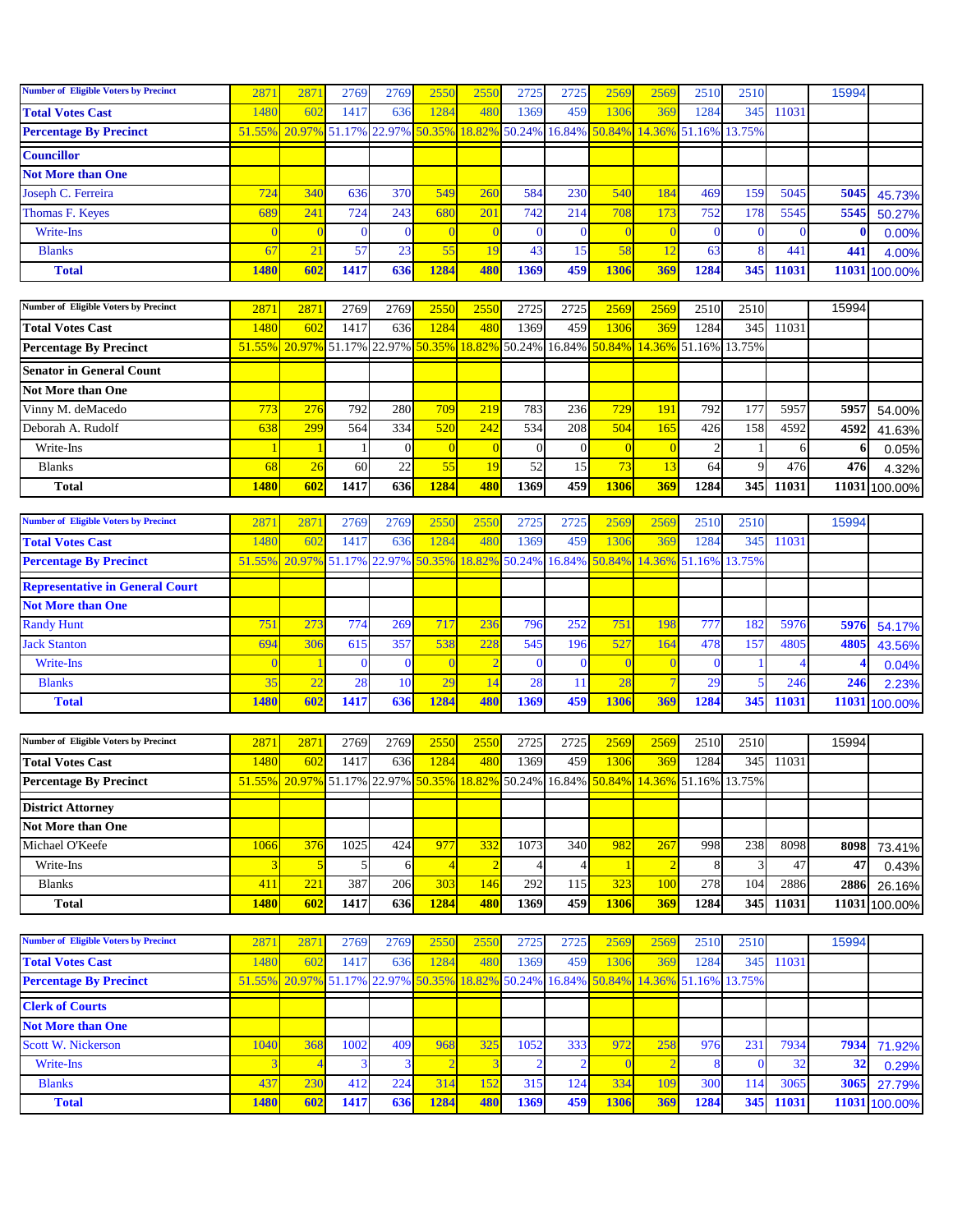| <b>Number of Eligible Voters by Precinct</b> | 2871           | 2871           | 2769                               | 2769           | 2550           | 2550           | 2725           | 2725                 | 2569            | 2569                        | 2510   | 2510           |           | 15994 |               |
|----------------------------------------------|----------------|----------------|------------------------------------|----------------|----------------|----------------|----------------|----------------------|-----------------|-----------------------------|--------|----------------|-----------|-------|---------------|
| <b>Total Votes Cast</b>                      | 1480           | 602            | 1417                               | 636            | 1284           | 480            | 1369           | 459                  | 1306            | 369                         | 1284   | 345            | 11031     |       |               |
| <b>Percentage By Precinct</b>                | 51.55%         |                | 20.97% 51.17% 22.97%               |                | 50.35%         |                |                | 18.82% 50.24% 16.84% |                 | 50.84% 14.36% 51.16% 13.75% |        |                |           |       |               |
| <b>Register of Deeds</b>                     |                |                |                                    |                |                |                |                |                      |                 |                             |        |                |           |       |               |
| <b>Not More than One</b>                     |                |                |                                    |                |                |                |                |                      |                 |                             |        |                |           |       |               |
| John F. Meade                                | 1040           | 376            | 1013                               | 412            | 969            | 327            | 1039           | 335                  | 977             | 254                         | 983    | 230            | 7955      | 7955  | 72.11%        |
| Write-Ins                                    | $\overline{2}$ | $\overline{4}$ | $\overline{c}$                     | 3              |                | 3              | $\overline{c}$ | $\mathbf{1}$         | $\overline{0}$  | $\overline{0}$              | 6      | $\overline{0}$ | 26        | 26    | 0.24%         |
| <b>Blanks</b>                                | 438            | 222            | 402                                | 221            | 312            | 150            | 328            | 123                  | 329             | 115                         | 295    | 115            | 3050      | 3050  | 27.65%        |
| <b>Total</b>                                 | <b>1480</b>    | 602            | 1417                               | 636            | 1284           | 480            | 1369           | 459                  | 1306            | 369                         | 1284   | 345            | 11031     |       | 11031 100.00% |
|                                              |                |                |                                    |                |                |                |                |                      |                 |                             |        |                |           |       |               |
| <b>Number of Eligible Voters by Precinct</b> | 2871           | 2871           | 2769                               | 2769           | 2550           | 2550           | 2725           | 2725                 | 2569            | 2569                        | 2510   | 2510           |           | 15994 |               |
| <b>Total Votes Cast</b>                      | 1480           | 602            | 1417                               | 636            | 1284           | 480            | 1369           | 459                  | 1306            | 369                         | 1284   | 345            | 11031     |       |               |
| <b>Percentage By Precinct</b>                | 51.55%         |                | 20.97% 51.17%                      | 22.97%         | 50.35%         | 18.82% 50.24%  |                | 16.84%               |                 | 50.84% 14.36%               | 51.16% | 13.75%         |           |       |               |
| <b>County Commissioner</b>                   |                |                |                                    |                |                |                |                |                      |                 |                             |        |                |           |       |               |
| <b>Not More than One</b>                     |                |                |                                    |                |                |                |                |                      |                 |                             |        |                |           |       |               |
| Leo G. Cakounes                              | 727            | 242            | 744                                | 255            | 696            | 204            | 754            | 213                  | 699             | 164                         | 743    | 163            | 5604      | 5604  | 50.80%        |
| Ronald J. Bergstrom                          | 644            | 312            | 565                                | 337            | 507            | 247            | 537            | 216                  | 505             | 175                         | 438    | 164            | 4647      | 4647  | 42.13%        |
| Write-Ins                                    | $\Omega$       |                |                                    | $\bf{0}$       | -0             |                | $\Omega$       | $\bf{0}$             |                 | $\overline{0}$              |        | $\mathbf{0}$   |           |       | 0.01%         |
| <b>Blanks</b>                                | 109            | 48             | 107                                | 44             | 81             | 29             | 78             | 30                   | 102             | 30                          | 103    | 18             | 779       | 779   | 7.06%         |
| <b>Total</b>                                 | 1480           | 602            | 1417                               | 636            | 1284           | 480            | 1369           | 459                  | 1306            | 369                         | 1284   | 345            | 11031     |       | 11031 100.00% |
| Number of Eligible Voters by Precinct        | 2871           | 2871           | 2769                               | 2769           | 2550           | 2550           | 2725           | 2725                 | 2569            | 2569                        | 2510   | 2510           |           | 15994 |               |
| <b>Total Votes Cast</b>                      | 1480           | 602            | 1417                               | 636            | 1284           | 480            | 1369           | 459                  | 1306            | 369                         | 1284   | 345            | 11031     |       |               |
| <b>Percentage By Precinct</b>                | 51.55%         |                | 20.97% 51.17%                      | 22.97%         | 50.35%         | 18.82%         |                | 50.24% 16.84%        | 50.84% 14.36%   |                             | 51.16% | 13.75%         |           |       |               |
|                                              |                |                |                                    |                |                |                |                |                      |                 |                             |        |                |           |       |               |
| <b>Barn. Assembly of Delegates</b>           |                |                |                                    |                |                |                |                |                      |                 |                             |        |                |           |       |               |
| <b>Not More than One</b>                     |                |                |                                    |                |                |                |                |                      |                 |                             |        |                |           |       |               |
| James J. Killion                             | 788            | 323            | 750                                | 321            | 736            | 264            | 807            | 256                  | 733             | 212                         | 690    | 181            | 6061      | 6061  | 54.95%        |
| <b>Matthew Thomas Cubetus</b>                | 389            | 161            | 361                                | 190            | 312            | 127            | 327            | 121                  | 343             | 103                         | 402    | 106            | 2942      | 2942  | 26.67%        |
| Write-Ins                                    | $\overline{2}$ | $\bf{0}$       | $\overline{0}$                     | $\mathbf{0}$   | $\overline{0}$ |                | $\mathbf{0}$   | $\mathbf{0}$         |                 | $\overline{0}$              |        | $\theta$       | 6         |       | 0.05%         |
| <b>Blanks</b>                                | 301            | 118            | 306                                | 125            | 236            | 88             | 235            | 82                   | 229             | 54                          | 190    | 58             | 2022      | 2022  | 18.33%        |
| <b>Total</b>                                 | <b>1480</b>    | 602            | 1417                               | 636            | 1284           | 480            | 1369           | 459                  | 1306            | 369                         | 1284   | 345            | 11031     | 11031 | 100.00%       |
| <b>Number of Eligible Voters by Precinct</b> | 2871           | 2871           | 2769                               | 2769           | 2550           | 2550           | 2725           | 2725                 | 2569            | 2569                        | 2510   | 2510           |           | 15994 |               |
| <b>Total Votes Cast</b>                      | 1480           | 602            | 1417                               | 636            | 1284           | 480            | 1369           | 459                  | 1306            | 369                         | 1284   | 345            | 11031     |       |               |
| <b>Percentage By Precinct</b>                | 51.55%         | 20.97% 51.17%  |                                    | 22.97%         | 50.35%         | 18.82% 50.24%  |                | 16.84%               |                 | 50.84% 14.36%               | 51.16% | 13.75%         |           |       |               |
| <b>Bourne - Regional School Comm</b>         |                |                |                                    |                |                |                |                |                      |                 |                             |        |                |           |       |               |
| <b>Not More than One</b>                     |                |                |                                    |                |                |                |                |                      |                 |                             |        |                |           |       |               |
| David Sampson Write-In                       | 88             | 21             | 70                                 | 22             | 54             | 8              | 48             | 10                   | 79              | 24                          | 100    | 15             | 539       | 539   | 4.89%         |
| Greg Wirsen Write-In                         | $\overline{7}$ |                | $\bf{0}$                           | $\bf{0}$       |                | $\bf{0}$       | 5              | $\bf{0}$             | $7\phantom{.0}$ | $\overline{0}$              |        |                | 27        | 27    | 0.24%         |
| <b>Other Write-Ins</b>                       | 12             |                | 5                                  |                |                | 5              |                |                      |                 | $\overline{2}$              | -9     | $\Omega$       | 54        | 54    | 0.49%         |
| <b>Blanks</b>                                | 1373           | 578            | 1342                               | 613            | 1221           | 467            | 1309           | 448                  | 1219            | 343                         | 1169   | 329            | 10411     | 10411 | 94.38%        |
| <b>Total</b>                                 | 1480           | 602            | 1417                               | 636            | 1284           | 480            | 1369           | 459                  | 1306            | 369                         | 1284   | 345            | 11031     | 11031 | 100.00%       |
|                                              |                |                |                                    |                |                |                |                |                      |                 |                             |        |                |           |       |               |
| <b>Number of Eligible Voters by Precinct</b> | 2871           | 2871           | 2769                               | 2769           | 2550           | 2550           | 2725           | 2725                 | 2569            | 2569                        | 2510   | 2510           |           | 15994 |               |
| <b>Total Votes Cast</b>                      | 1480           | 602            | 1417                               | 636            | 1284           | 480            | 1369           | 459                  | 1306            | 369                         | 1284   |                | 345 11031 |       |               |
| <b>Percentage By Precinct</b>                | 51.55%         |                | 20.97% 51.17% 22.97% 50.35% 18.82% |                |                |                |                | 50.24% 16.84%        |                 | 50.84% 14.36% 51.16% 13.75% |        |                |           |       |               |
| <b>Falmouth - Regional School Comm</b>       |                |                |                                    |                |                |                |                |                      |                 |                             |        |                |           |       |               |
| <b>Not More than One</b>                     |                |                |                                    |                |                |                |                |                      |                 |                             |        |                |           |       |               |
| Thomas Paul Corriveau                        | 761            | 317            | 743                                | 342            | 719            | 266            | 820            | 263                  | 773             | 210                         | 743    | 188            | 6145      | 6145  | 55.71%        |
| Write-Ins                                    | 12             | $\overline{5}$ | 6                                  | $\overline{c}$ | 10             | $\overline{2}$ | 5              | $\mathbf{2}$         | $\overline{7}$  | $\overline{2}$              | 19     | $\mathbf{0}$   | 72        | 72    | 0.65%         |
| <b>Blanks</b>                                | 707            | 280            | 668                                | 292            | 555            | 212            | 544            | 194                  | 526             | 157                         | 522    | 157            | 4814      | 4814  | 43.64%        |
| <b>Total</b>                                 | <b>1480</b>    | 602            | 1417                               | 636            | 1284           | 480            | 1369           | 459                  | <b>1306</b>     | 369                         | 1284   | 345            | 11031     |       | 11031 100.00% |